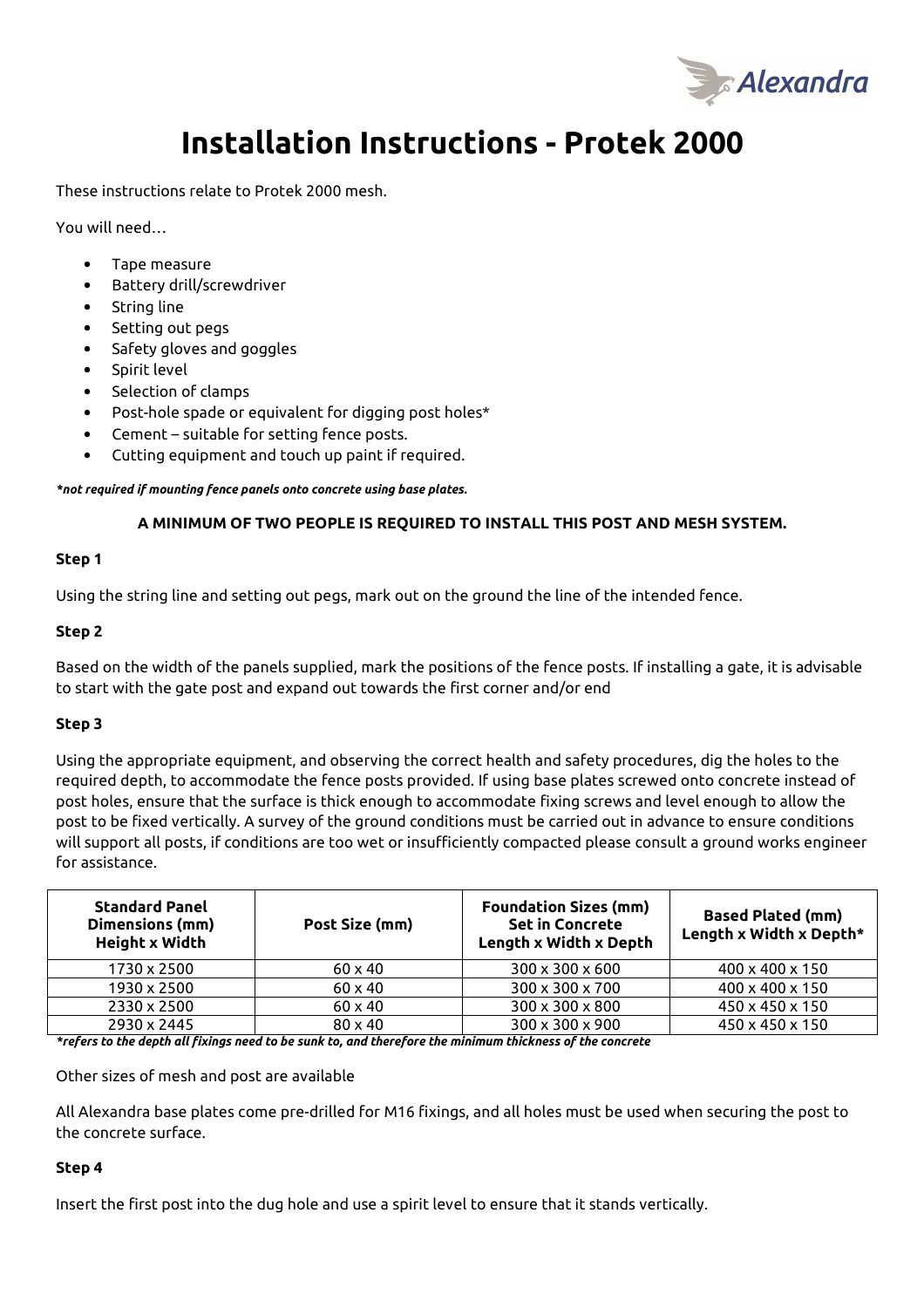# **Step 5**

Add the mixed concrete to the hole around the positioned fence post. Professional installers use postcrete which will be dry in 5-10 minutes, but ensure the post is fixed in the upright position while drying.

# **Step 6**

The Protek 2000 is fixed to the post using clamp bars, and depending on where you've chosen to start your fence posts in the run, your first post will need to have either one or two mesh panels attached. If it's two mesh panels, make sure both are in place prior to applying the clamp bar. Use untightened clamp bars to hold the panel in place while adjustments are made.

Mesh panels can also be supported underneath by using timber blocks to maintain a level appearance.

Until they are secured from the other end, make sure all fence panels are supported by hand or with suitable props.

Ensure that the last vertical wire of the mesh is contained within the clamp bar, and secure the panels and clamp bar with the stainless steel security screws provided. Make sure all screws are fully inserted before being tightened. We recommend that all fixings are fully tightened in order from the top of the post to the bottom, and that panels are checked to ensure they are straight first. There is room for slight adjustments to be made to the fence panels, which we suggest you do before tightening the bolts.



**Plan Views**